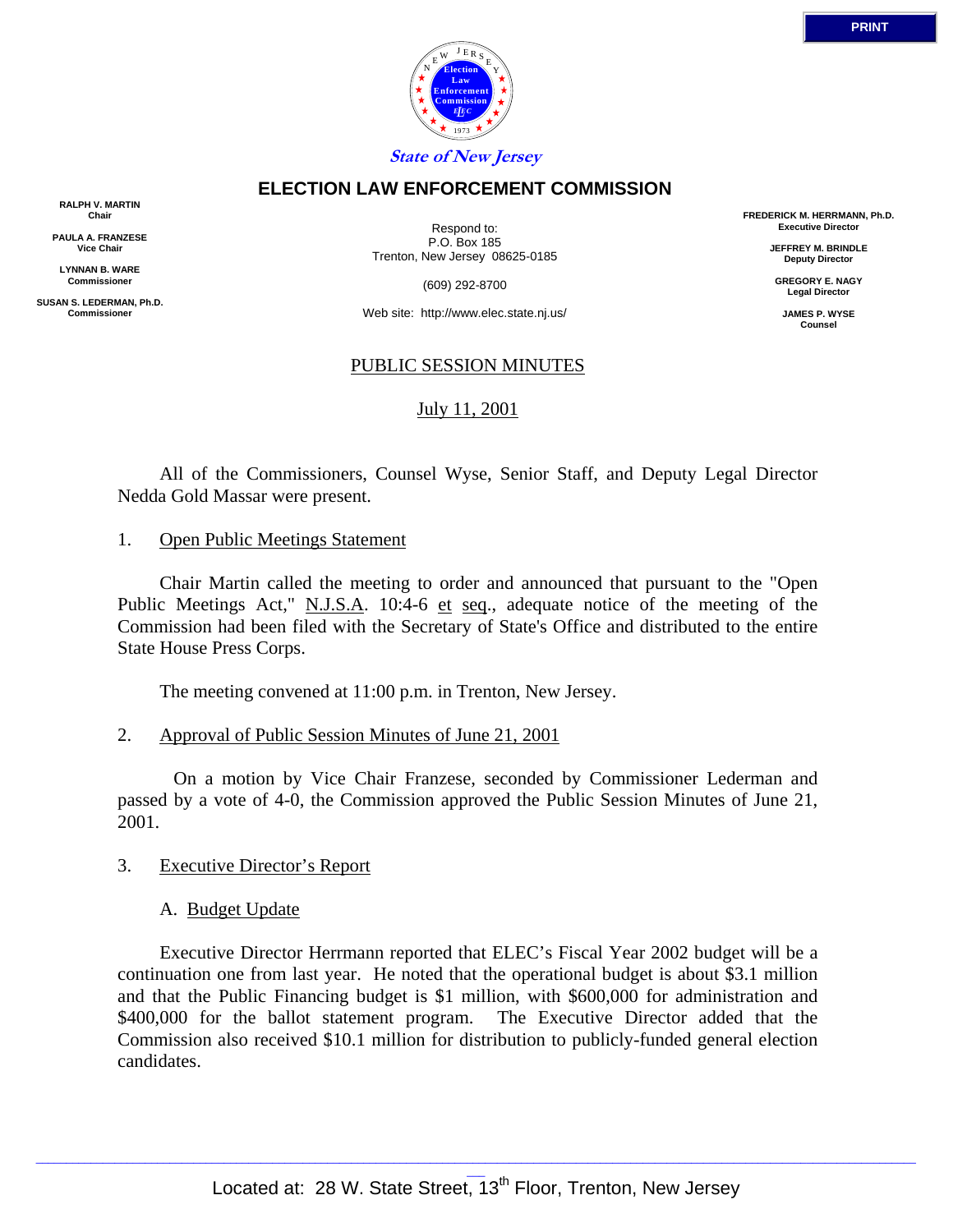## B. Northeastern Regional Conference on Lobbying (NORCOL) meeting

 Executive Director Herrmann stated that ELEC staff will be participating in the annual NORCOL meeting, which is being hosted this year by the Connecticut State Ethics Commission. He said that the one-day nuts and bolts session will feature electronic filing demonstrations and legislation/litigation updates. According to Executive Director Herrmann, the meeting has always proved to be an excellent vehicle for regional staffs to get together to discuss relevant issues and current lobbying topics. The Executive Director reported that he has prepared an update of his annual publication "Lobbying In New Jersey" for distribution at the conference. He mentioned that it contains: a legislative history, a review of Commission legislative initiatives, statistics, current bills, a commentary on the lobbying law, a bibliography, and forms and instructions. The publication will also be made available to interested parties in New Jersey.

### C. Future Meeting Schedule

August  $15<sup>th</sup>$  (open date) September 6, 2001 at 11:00 a.m. in Trenton; October 18, 2001 at 11:00 a.m. in Trenton; November 15, 2001 at 11:00 a.m. in Trenton; and December 19, 2001 at 11:00 a.m. in Trenton.

### 4. Selection of 2001 Gubernatorial General Election Debate Sponsors

 Six applications to sponsor the 2001 gubernatorial general election debates were received by the Commission. The applications were received from:

- The League of Women Voters of New Jersey Education Fund, WPVI-TV (Philadelphia), WABC-TV (New York), and The College of New Jersey;
- News 12 New Jersey in association with the Star-Ledger and the Eagleton Institute;
- New Jersey Network, the Philadelphia Inquirer, the New Jersey State Chamber of Commerce and its partners (New Jersey State League of Municipalities, Statewide Hispanic Chamber of Commerce, Metro-Trenton African-American Chamber of Commerce, and the New Jersey Association of Chamber of Commerce Executives);
- CN8-The Comcast Network, with NJ 101.5 Radio, C-SPAN, the Gannett Newspaper Group, Network Telemundo, and Monmouth University;
- William Paterson University, WABC-TV (New York), the Record, the Herald News, and AARP-New Jersey; and,
- Gloucester County Chamber of Commerce, the Gannett Newspaper Group, Rowan University, and the Gloucester County Times.

 The deadline for candidates to file documentation to establish general election debate qualification is September 4, 2001. A gubernatorial candidate who is not participating in the public financing program may apply to participate in the general election debates by submitting, no later than the September  $4<sup>th</sup>$  deadline, a statement of qualification demonstrating that the candidate has raised and spent \$260,000 in the 2001 general election. Staff will report to the Commission at the September meeting on the candidates who have qualified to participate in public financing in the 2001 general election and on those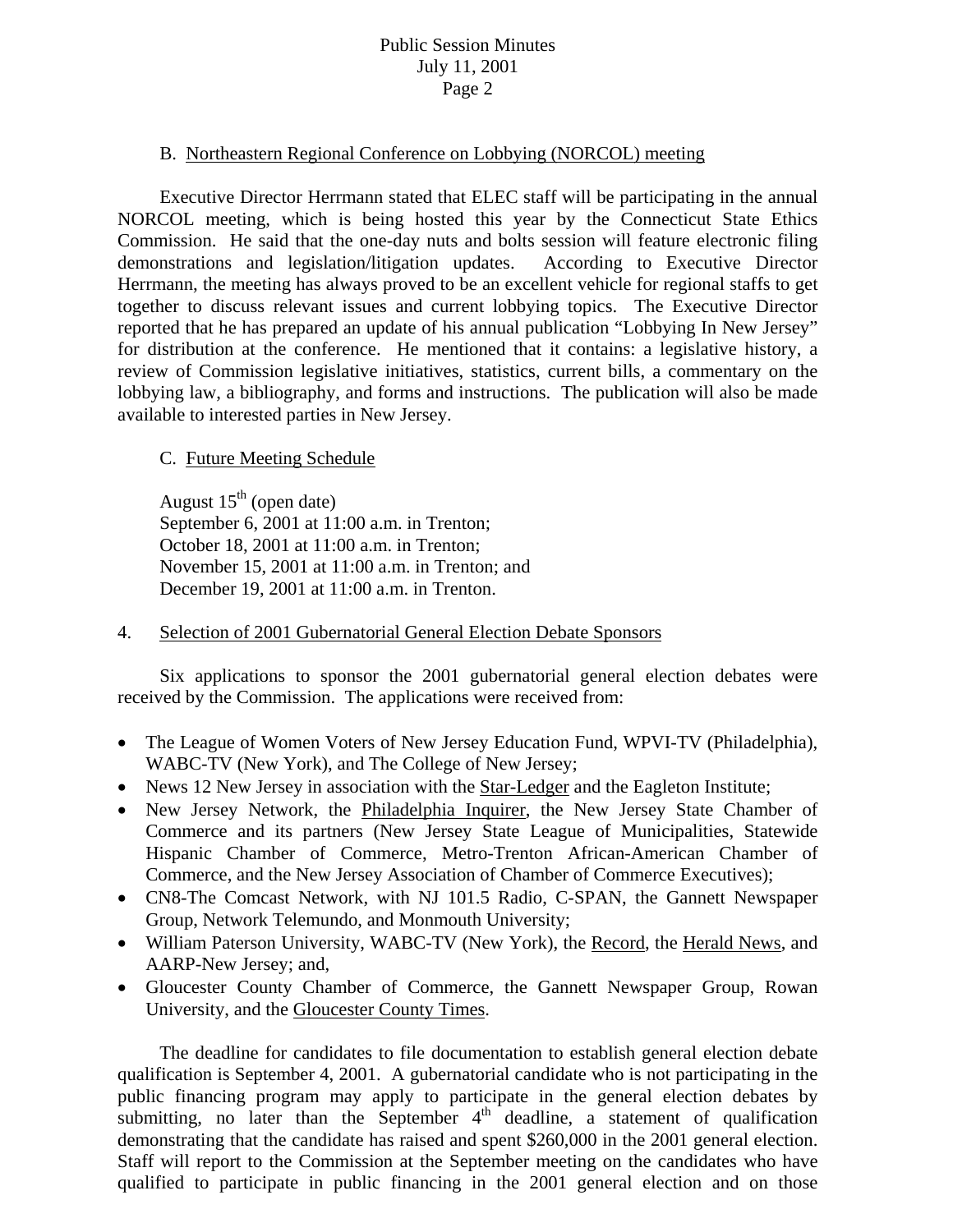candidates who have filed statements of qualification to debate by the September  $4<sup>th</sup>$ deadline.

 The Commission is charged with deciding sponsorship based upon the following criteria:

- A sponsor must be unaffiliated with any political party or holder of or candidate for public office;
- A sponsor must not endorse any candidate in the pending general election, and must agree not to make any such endorsement until the completion of any debate sponsored by the organization; and,
- A sponsor must have previously sponsored one or more televised debates among candidates for statewide office since 1976, or be an association of two or more news publications or broadcasting outlets having between them a "substantial readership or audience in this state…."

 The Commission was advised of each proposal through written applications which had been circulated to the Commissioners in advance of the meeting and by verbal comments provided by the representative groups at the meeting. The proposals were presented by the following individuals representing those groups applying for debate sponsorship:

- Patricia Tieman for the League of Women Voters of New Jersey Education Fund, Linda Munich for WPVI-TV, and Jesse Rosenbloom for the College of New Jersey;
- William Schlosser for News 12 New Jersey and its co-sponsors;
- Elizabeth Christophersen and William Jobes for New Jersey Network, and Joan Verplanck for the New Jersey State Chamber of Commerce, and their co-sponsors
- Lynn Doyle for CN8 and its co-sponsors;
- Dennis Santillo for William Paterson University and Barbara Johnson for WABC-TV and their co-sponsors; and,
- Ira Shafer for the Gloucester County Chamber of Commerce and its co-sponsors.

 Commissioner Lederman asked Ms. Tieman of the League of Women Voters as to plans for newspaper involvement in advertising the debates. Ms. Tieman indicated that efforts will be made to involve the print media in promotional activities. She added that the League would underwrite these efforts with Schumann Foundation funds, the broadcast outlets would underwrite the production costs, and debate logistics would be handled by the College of New Jersey.

 Commissioner Ware expressed the need to have South Jersey participation in the debates and asked if involvement by Rowan University would be possible. Linda Munich, of the WPVI, answered in the affirmative.

 Vice Chair Franzese asked about the time of rebroadcast. Ms. Munich indicated that rebroadcast would be on the following Sunday morning but that no time has been set.

 With regard to the application by News Channel 12, Vice Chair Franzese asked about the "extent of the reach of News 12?"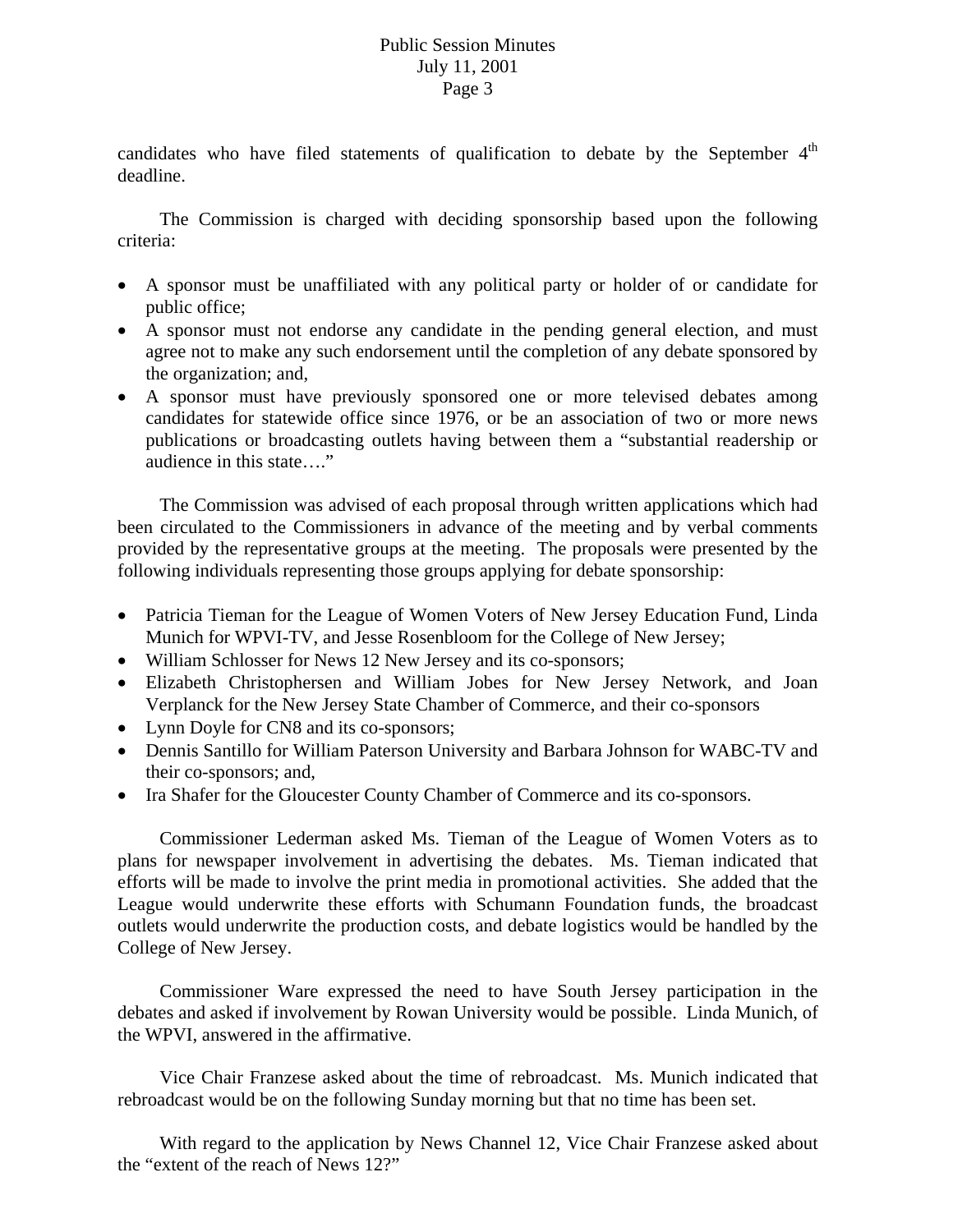Mr. Schlosser stated that News Channel 12 reaches 1.7 million homes in New Jersey, and that if selected the debate will reach Mercer County and through the southern tip of Ocean County. He said that the broadcast will be made available to other outlets via satellite for simulcast.

 Commissioner Ware stated her concern that there be sufficient publicity for each debate. She stated that many homes still do not have cable and noted that she believed that the Commission has a mandate that the debate reach all New Jersey residents. Commissioner Ware reiterated her concerns about South Jersey's involvement.

 Regarding the New Jersey Network proposal, Commissioner Lederman and Chair Martin expressed concern about the pre-debate dinner fee and asked whether or not people who did not plan to attend the dinner would have access to being part of the debate audience. Commissioner Lederman asked whether or not there would be any audience bias inherent in a paying audience.

 Ms. Verplanck from the State Chamber of Commerce indicated that a \$65 dinner fee will be charged for attendees at the NJ PAC location in Newark but not for the audience in Trenton. She added that she believed that the urban setting for the debate would bring balance to the audience.

 Commissioner Ware stated her concern with the \$65 dinner fee. Ms. Verplanck indicated that the Chamber of Commerce can address that concern with free tickets to the debate that do not include dinner.

 With regard to the proposal from CN8, Commissioner Ware asked representative Lynn Doyle whether CN8 can partner with an entity containing a South Jersey venue.

 Ms. Doyle responded that by partnering with Monmouth University and by anticipating an audience of 700 people, CN8 was offering a venue that is different from any offered now or in the past. She also indicated that the multi-media approach offered in the proposal would take the debates into the  $21<sup>st</sup>$  century and provide increased access to the debates.

Vice Chair Franzese stated that she appreciated the multi-media approach.

 The Commission next asked questions of Dennis Santillo, representing the William Patterson University application.

 In particular, Commissioner Lederman expressed concern about the fee being charged for attendance at the debate and about the extent of audience participation and access.

 Mr. Santillo stated that the fee was being charged for the purpose of underwriting the costs of the event and translation into Spanish. He added that the debate is available free of charge to all via television. He said that the audience would primarily be comprised of subscribers of the Distinguished Lecturer Series, students, and members of AARP-NJ.

Commissioner Lederman asked about live broadcast.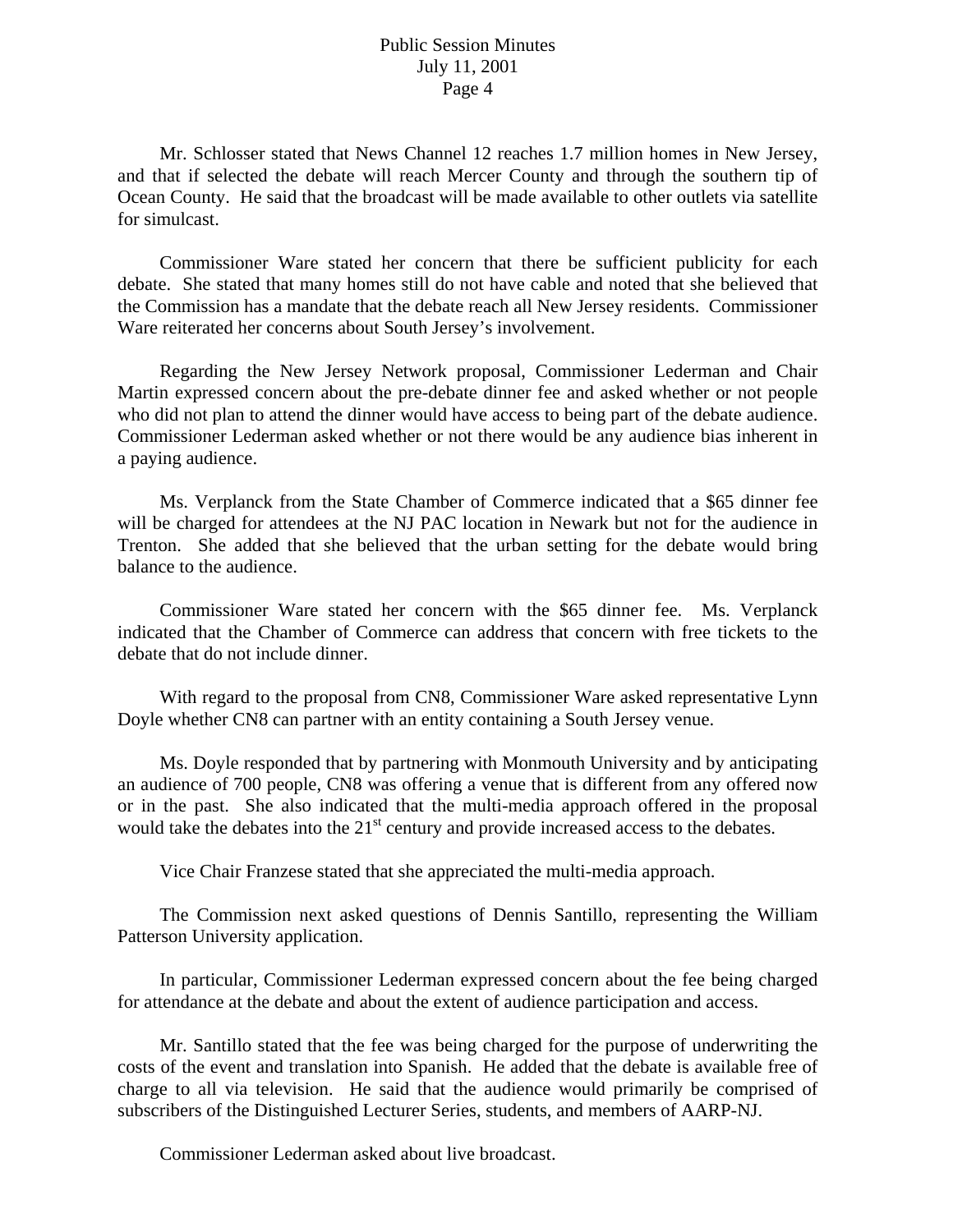Mr. Santillo said that the debate will be aired live by WABC-NY and rebroadcast by WPVI-Philadelphia on Sunday.

Vice Chair Franzese inquired about television audience size on Friday evening.

 Barbara Johnson of WABC-TV (NY) said that studies show that the highest viewership takes place between 7:00-8:00 p.m. on Monday through Friday.

 The Commissioners asked questions of Ira Shaffer, the Gloucester County Chamber of Commerce representatives.

Commissioner Lederman asked if this organization ever negotiated debates.

 Mr. Hailey of the Courier-Post stated that a debate between Senate candidates Corzine and Franks was organized and conducted by the editorial board last year.

 Commissioner Ware stated that "as you know I am a proponent of South Jersey involvement." She said that despite this fact she did not see an assurance in this proposal of a major broadcast outlet being involved. Commissioner Ware stated that television saturation was an important criterion that had to be considered by the Commission.

 Mr. Shaffer stated that a major broadcaster is interested and will provide financial support if the Commission awards the debate to his organization.

 The Commission discussed the various proposals and the applicable statutory and regulatory criteria.

 Chair Martin thanked each applicant for the outstanding proposals and indicated that it was very difficult to choose between them. He said, however, that the law requires two publicly sponsored debates and asked the Commissioners for a motion to select said sponsors.

 At this juncture, Commissioner Lederman stated her preference for the League of Women Voters proposal and the New Jersey Network proposal.

 Chair Martin stated that he supported the New Jersey Network proposal and the William Patterson College proposal.

 Vice Chair Franzese indicated that she preferred the League of Women Voters proposal and the New Jersey Network proposal, stating that the Commission must select sponsors on the basis of which proposals contain the potential for attracting the widest T.V. audience.

 On a motion by Vice Chair Franzese, seconded by Commissioner Lederman and passed by a vote of 3-1, the Commission selected the League of Women Voters proposal to sponsor one gubernatorial general election debate. Chair Martin opposed the selection and indicated his preference for the William Paterson University proposal.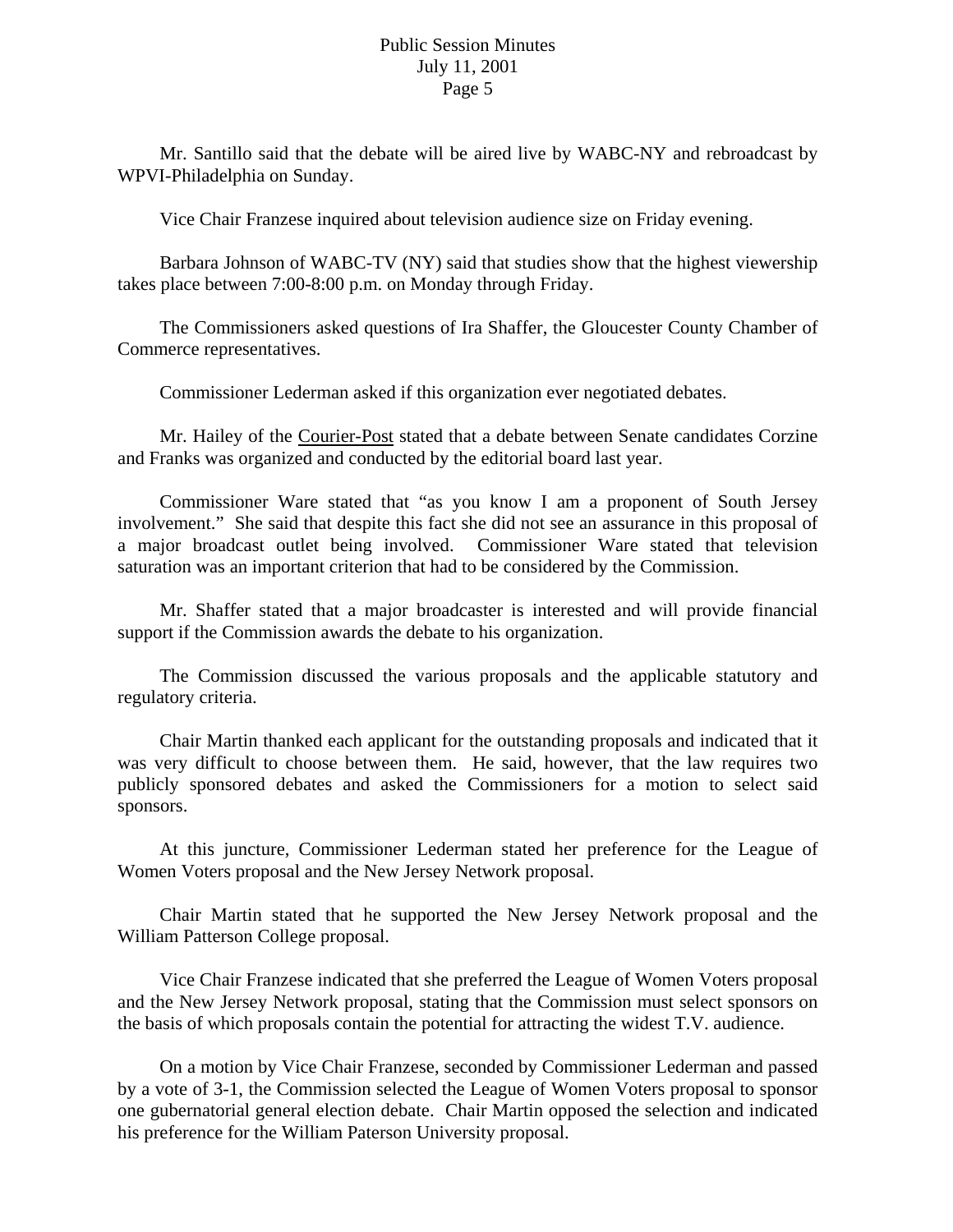On a motion by Vice Chair Franzese, seconded by Commissioner Lederman and passed by a vote of 4-0, the Commission selected the proposal of New Jersey Network and its cosponsors for one gubernatorial general election debate.

#### 5. Advisory Opinion Request No. 06-2001

 This Advisory Opinion Request was submitted by James Lamb, Esq., Counsel, on behalf of the Democratic Governors' Association (DGA). Mr. Lamb asked the Commission for an Advisory Opinion concerning DGA's possible reporting requirements under the New Jersey Campaign Contributions and Expenditures Reporting Act. This request was originally submitted on June 4, 2001, but subsequently withdrawn by Mr. Lamb prior to the June 21 Commission meeting. In a letter dated June 26, 2001, Mr. Lamb resubmitted the request for consideration by the Commission.

 Mr. Lamb represented that the DGA is a private, nonprofit association composed of all Governors of the states and territories who are members of the Democratic Party. He stated that it is organized for the purpose of promoting Democratic policies and supporting the election of Democratic Governors. DGA conducts policy conference for its Governor members, works with the various representatives from the Governors' states in Washington, D.C., publishes policy reports, and makes contributions to gubernatorial candidates and State political party committees. In this calendar year, the DGA made a single contribution of \$37,000 to the New Jersey Democratic Party, and anticipates making a contribution to the Democratic gubernatorial candidate in New Jersey.

 Mr. Lamb writes that DGA has no intention of making any further contributions to New Jersey committees or candidates in the next election following the 2001 general election.

Based on these facts, Mr. Lamb posed the following question:

 Is the DGA subject to the reporting and other requirements of the Act as either a "political committee," or as a "continuing political committee," as those terms are defined in the Reporting Act?

 Under the facts submitted, staff suggested that the DGA does not come within the statutory definition of a political committee or a continuing political committee, subject to the reporting and other requirements in the Reporting Act for those committees. Rather, the staff suggested that the contribution made to the State political party committee this year, and the anticipated contribution to be made by DGA to a New Jersey gubernatorial candidate are contributions from an association, not contributions from a political committee, or from a continuing political committee. Therefore, staff recommended that the DGA be treated as an association and that contributions from this entity be subject to the lower contribution limits pursuant to associations and reported as such by recipient entities.

 Legal Director Nagy indicated that if the DGA were to solicit contributions with the stated or principal purpose of making contributions to New Jersey candidates or committees, or if the extent of the DGA's overall activities and expenditures made it apparent that its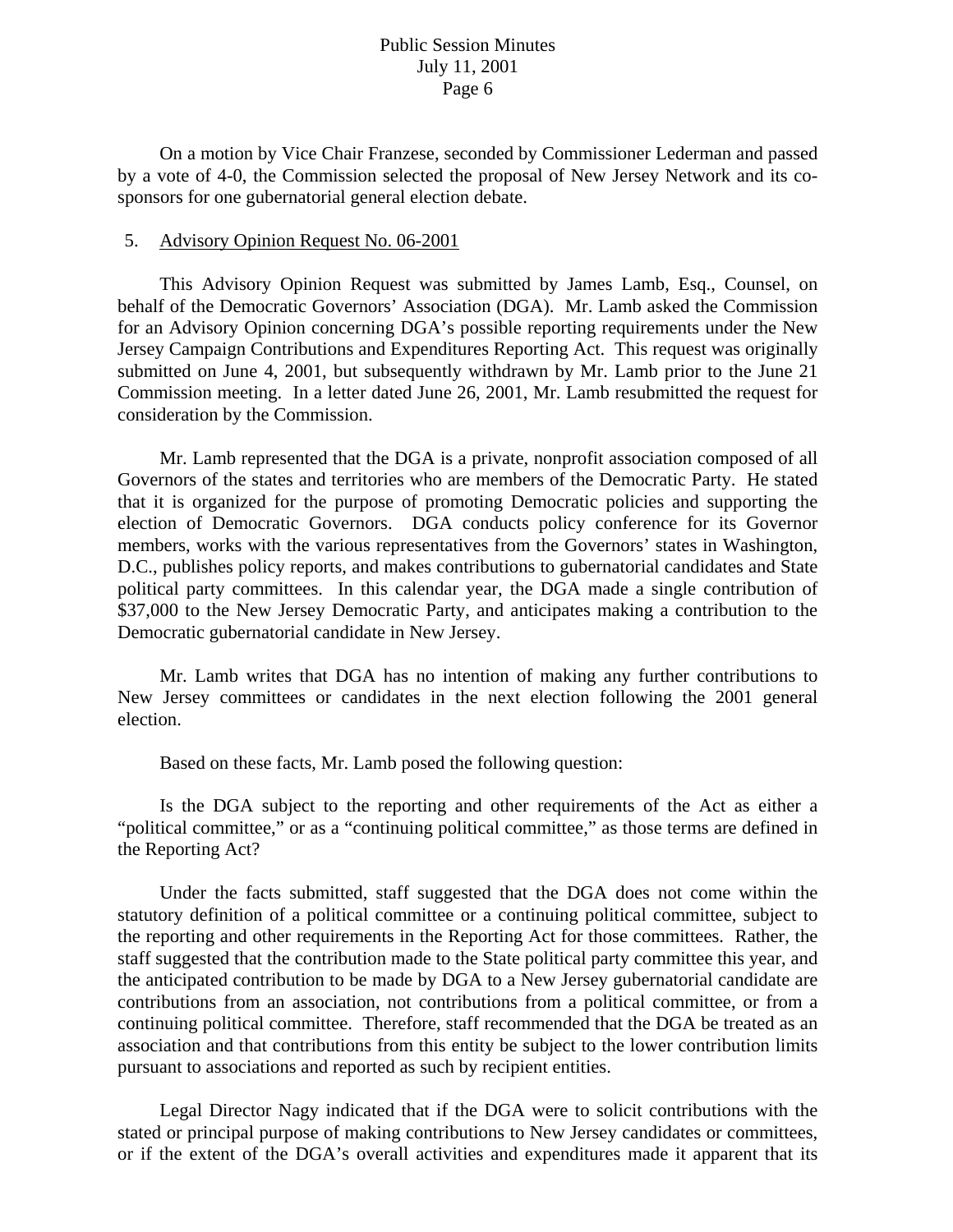"major purpose" was to aid or promote New Jersey candidates or committees, the PC or CPC definitions would become applicable.

Vice Chair Franzese stated that this result is consistent with the Buckley line of cases.

 On a motion by Vice Chair Franzese, seconded by Commissioner Ware and passed by a vote of 4-0, the Commission approved the response recommended by staff and directed staff to issue a response to the Advisory Opinion request.

#### 6. Report on 2001 Gubernatorial Primary Election Matching Fund Submissions

 The following summarizes all 2001 primary election matching fund submissions received and reported to the Commission by Deputy Legal Director Nedda Gold Massar.

#### **Candidate James E. McGreevey**

 Candidate McGreevey received the \$3.7 million public funds maximum established for the 2001 primary election. According to Deputy Legal Director Massar, staff completed its review of Candidate McGreevey's sixth submission, filed on June 18, 2001, and determined that Candidate McGreevey was eligible to receive public funds in the amount of \$143,160.00, an amount in excess of the \$73,012.00 needed by Candidate McGreevey to reach the \$3.7 million public funds maximum. Staff noted that the error rate on the submission was below ten percent.

#### **Candidate Robert Franks**

 Deputy Legal Director Massar advised the Commission that staff completed its review of Candidate Franks' fifth submission, filed on June 11, 2001, and on June 22, 2001, deposited additional public funds in the amount of \$37,571.60. She said that using the percentage certification process, on June 28, 2001, staff deposited \$152,073.42 in public funds, that is, 80% of the anticipated public funds for Candidate Franks' seventh submission, filed on June 25, 2001. This amount was the amount necessary to reach the \$3.7 million maximum in 2001 primary election public funds. She said that staff completed its review of Candidate Franks' sixth submission, but no additional public funds were deposited because he had already received the maximum in primary election matching funds. The error rate on Submission Six was below ten percent.

#### **Candidate Brett Schundler**

 According to Deputy Legal Director Massar, staff completed its review of Candidate Schundler's third submission, filed on June 11, 2001, and will deposit public matching funds in the amount of \$3,387.56. This amount is the amount necessary to reach the \$3.7 million public funds maximum. Staff notes that the error rate on Submission Three was below ten percent.

### **2001 Primary Election Continuing Compliance Review**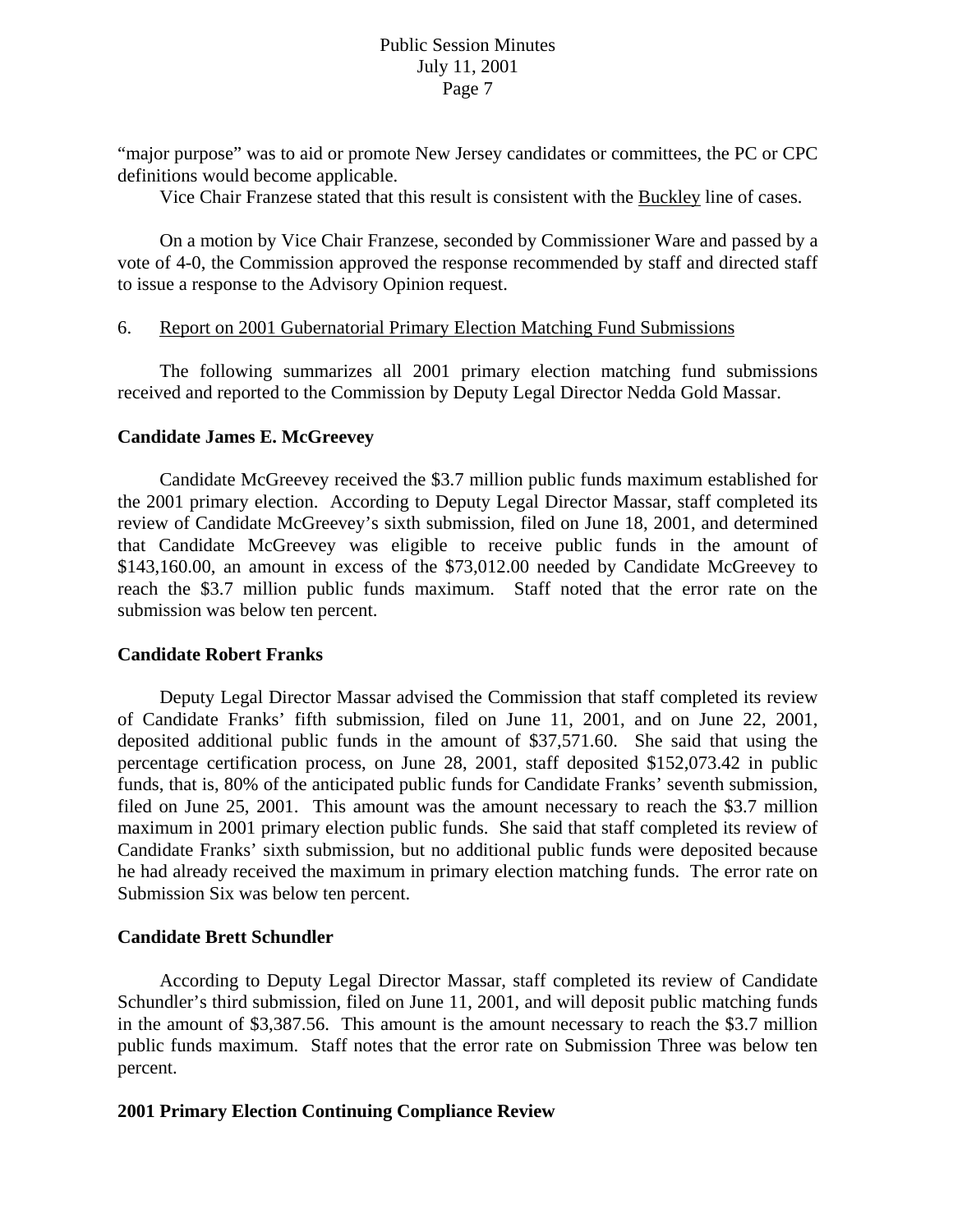Deputy Legal Director Massar added that on June 27, 2001, staff mailed a letter to the treasurer of each publicly financed primary election campaign concerning the restrictions on postelection spending pursuant to N.J.S.A. 19:44A-35 and N.J.A.C. 19:25-16.33 and 16.34.

## 7. Gubernatorial Public Financing Percentage Certification Process for the 2001 General Election

 As presented by Deputy Legal Director Massar, staff sought Commission approval of guidelines for percentage certification of public funds to qualified 2001 gubernatorial general election candidates. The pre-review automatic percentage certification process has been successfully used in prior gubernatorial elections, including the 2001 primary election, to permit the Commission to provide promptly public matching funds to gubernatorial campaigns which have demonstrated a proven "track record" as established by a consistently low submission error rate.

 Therefore, staff recommended that automatic percentage certification procedures similar to those adopted for the 2001 primary election be established for the 2001 general election and that the following conditions be observed:

- The automatic percentage certification process should not be applied to a first submission regardless of its date of receipt, and campaigns will be advised that all 2001 general election first submissions require at least a three-week turnaround time.
- Because it is preferable to conduct complete review of a submission prior to distribution of public funds, automatic certification percentage procedures should therefore be used in September, 2001, only if staff finds that it is unable to conduct complete submission review within two weeks. If necessary, an automatic percentage certification of 75 percent may be applied in September if a campaign establishes an ineligible rate consistently below 20 percent. If a campaign has an ineligible rate that is between 20 and 25 percent, its automatic certification will be set at 70 percent. A campaign with an ineligible rate higher than 25 percent will be separately evaluated.
- The automatic certification percentage for a campaign should be adjusted upward in October to 80 percent only if the campaign has produced diminished ineligible rates.
- N.J.S.A. 19:44A-33b requires that each public matching funds submission contain at least \$12,500 in contributions eligible for match, therefore, submissions should not be certified using the automatic percentage process if the \$12,500 incremental submission threshold is in jeopardy.
- Staff will report each month to the Commission on all submissions processed, including amounts of public matching funds distributed to candidates, error rate data, and submissions for which a percentage certification has been made.

 On a motion by Commissioner Ware, seconded by Commissioner Lederman and passed by a vote of 4-0, the Commission approved the Gubernatorial Public Financing Percentage Certification Process for the 2001 General Election.

## 8. Change of filing date for Political Party Committees

 Legal Director Nagy reported that as a consequence of the change of the primary election date from June 5, 2001 to June 26, 2001, legislation was signed on June 26, 2001 to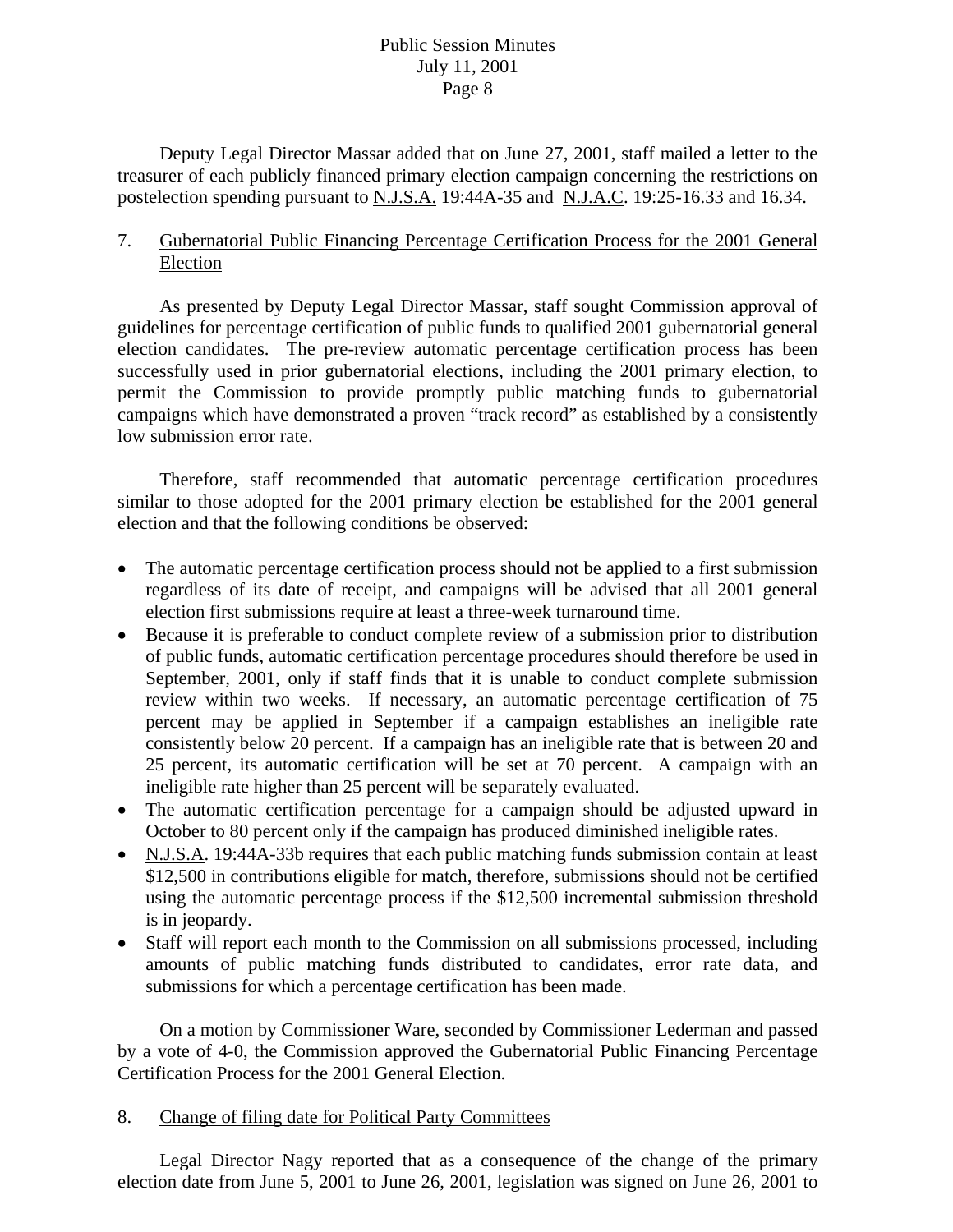extend the date for State, county, and municipal political party committees to conduct their organizational meetings to July 17, 2001, that is 21 days following the June  $26<sup>th</sup>$  primary election.

 Legal Director Nagy recommended therefore that the Commission extend the date by which political party committees are required to file the Form D-3 designation from July 10 to July 31, 2001. He said that such an extension permits a political party committee to conduct its organizational meeting as late as July 17 as allowed by the new law, and provides a period of 14 days after that date to file the Form D-3. He added that these changes only apply to the current year 2001. He said that pre-existing filing deadline will be reinstated for all future elections.

 On a motion by Commissioner Ware, seconded by Vice Chair Franzese and passed by a vote of 4-0, the Commission approved the staff recommendation to extend the Form D-3 filing date for 2001 to July 31, 2001.

## 9. Resolution to go into Executive Session

 On a motion by Commissioner Ware, seconded by Commissioner Lederman and passed by a vote of 4-0, the Commission resolved to go into Executive Session to discuss the following matters which will become public as follows:

- A. Final Decision Recommendations in violation proceedings which will not become public. However, the Final Decisions resulting from those recommendations will become public no later than 35 days after mailing.
- B. Investigative Reports of possible violations, which reports will not become public. However, any complaint generated as the result of an Investigative Report will become public no later than 50 days after mailing.
- C. A report on written requests for investigations of possible violations, which report will not become public. However, any complaint which may be generated as a result of a request for an investigation will become public no later than 50 days after mailing.

## 10. Return to Public Session

On a motion by Vice Chair Franzese, seconded by Commissioner Ware and passed by a vote of 4-0, the Commission voted to return to Public Session.

# 11. Adjournment

 On a motion by Commissioner Lederman, seconded by Vice Chair Franzese and passed by a vote of 4-0, the Commission voted to adjourn at 1:45 p.m.

Respectfully submitted,